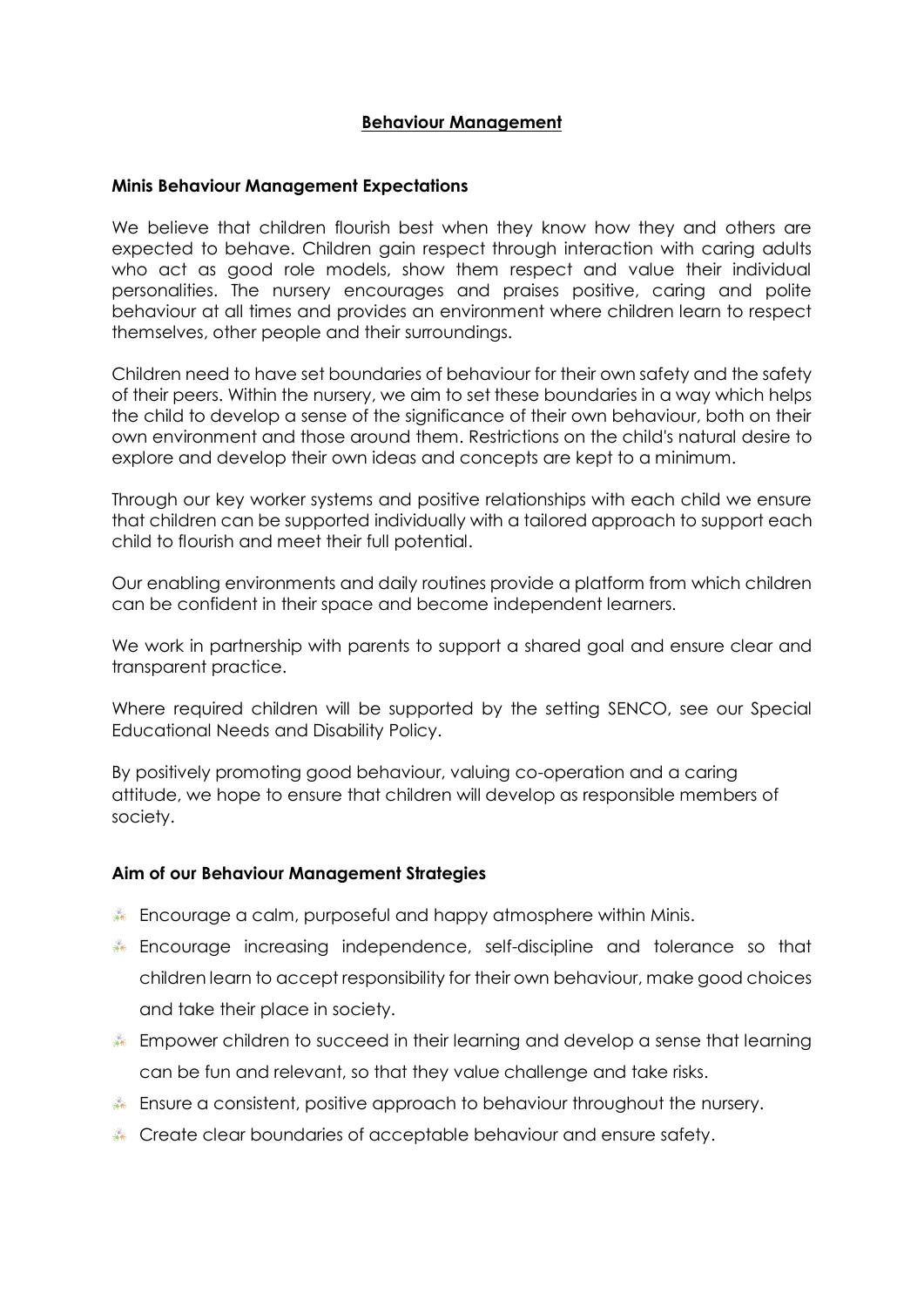- Develop high expectations of our children, so that they can take pride in themselves and develop a strong sense of self.
- Support children in being able to manage and understand their emotions, to think before they act, and develop empathy for others.
- promote positive social and emotional wellbeing, mental health, resilience and wellness for children, team and our families.

# **Minis Behaviour Management Tool Kit**

# **Consistent Resources:**

Each room will have a fixed visual timetable using the same black and white symbols as used by the area SENCO and local primary schools. This will have a 'Now and Next' board alongside it with Velcro to enable team to support children to understand the routine of the day and anticipate the upcoming event.

All team to wear a lanyard with the same black and white visual symbols and a red and green card to support behaviour expectations. Also, to include symbols such as toilet, wash hands, circle time to further support understanding of daily routine and behaviour expectations.

Each room to display the room rules:

- **Walking Feet**
- **Kind Hands**
- **Good Listening**
- **Indoor Voices**
- **Good Sharing**
- **Taking Turns**
- Feet on the Floor

To have the circle time routine on an A4 board with Velcro and the routine of the session to share with the children at the start of circle time, to enable children to know what the session will comprise of and for each card to be removed as they happen to further support understanding events passing. Circle time symbols to include (as age appropriate):

- **Welcome song**
- <del></del> Story
- **A** Sinaina
- **Letter/number of the week**
- **Birthdays**
- **Daily focus**
- Good bye song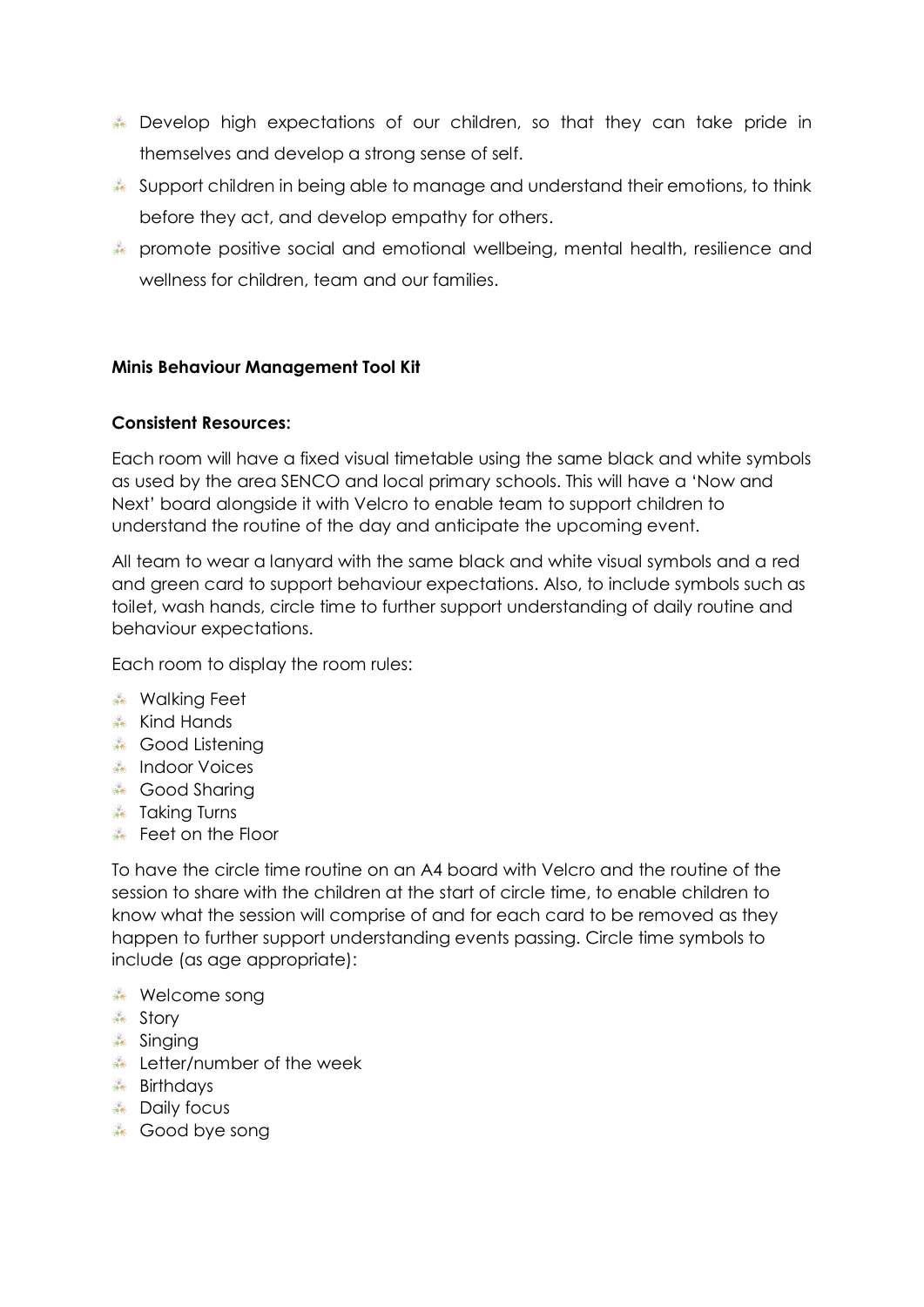Circle time packs will also include behaviour expectation cards to talk about at the start of each circle time:

- **Good Listening**
- \* Good sitting
- **Good Looking**
- $\star$  A copy of the nursery rules to reinforce

Again, all circle time resources will use the consistent black and white pictures.

# **Age appropriate strategies**

At Minis we focus on praising the behaviour we want to see and rewarding this through high fives, thumbs up, showing the green card. In addition to these strategies we use the following:

Tots:

In the Tots room we use a traffic light system to encourage good behaviour, along with positive language and gestures.

Toddlers:

In the Toddler room we use stickers and show the green card to reward good behaviour, along with positive language and gestures.

Tiddlers, Tinies and Teenies:

For our youngest children we use the green card to reward good behaviour, along with positive language and gestures. Implementing positive behaviour and good role modelling.

# **Role of the Adults**

Nursery team play a vital role in supporting the behaviour of the children, they are role models and must consider how their actions within the nursey impacts the children. Strategies for the team to ensure positive interactions with the children:

Model play throughout the day.

Praise positive behaviour using the Minis Tool Kit provided.

Use language to praise positive behaviour; 'good sharing', 'good listening'

Remind children positively about what you do not what them to do; 'walking feet indoors', 'kind hands', 'sand in the tray', do not focus on the negative, do not say 'don't hit' or call a child bad or naughty.

Model correct social interactions with the children to other children, for example waving hello, sharing toys, 'let's play'.

Model conflict resolving language for children, 'stop it I don't like it', 'help me', 'excuse me' No thank you.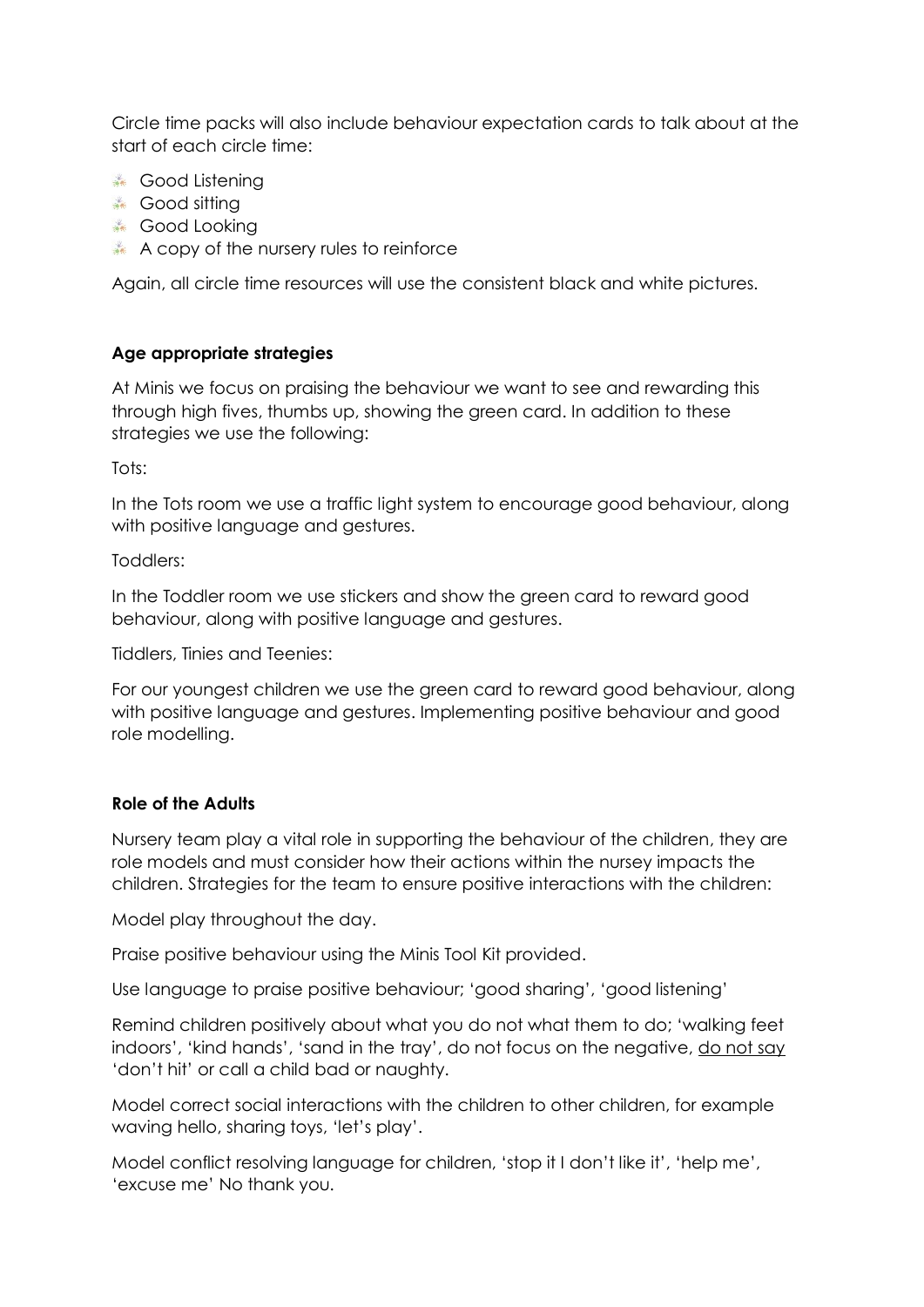Encourage turn taking games, firstly with one child then with a small group, modelling turn taking language, 'now it is … turn', 'next it is … turn'. Use visual aids to help sharing, such as sand timers.

Use the out doors to allow children to expel energy.

Create quite areas for children to play away from the hub of nursery, alone or in small groups. Use these areas to enable children who may be overwhelmed time to relax and calm themselves.

Try to predict possible conflict, step in, support and model correct behaviour.

Distract children from possible conflict and divert their attention to refocus and overcome difficulties, reengaging them in another activity and learning space.

# **Supporting patterns of behaviours**

At all age's children can demonstrate patterns of behaviours, some of which may be unwanted and harm other children or themselves. Such patterns may include biting, hitting, attention seeking, swearing, throwing and bullying (see below)

Firstly, it is important that the key person feels confident that they know each of their key children and can therefore recognise changes in their behaviour and understand their level of development in order to put in place strategies to support the child.

If the change to behaviour is possibly linked to a safeguarding concern it must be reported to the designated safeguarding lead, see safeguarding policy.

When you notice a change to behaviour you must:

- $\ast$  Talk to the key person if it is not your key child.
- The key person should discuss with colleagues in the room to see if they have noticed the change.
- Observe the child to see if the behaviour is a one off or consistent.
- Talk to the parents about your concerns; sudden change may be linked to a change at home (e.g. child moved from cot to bed and not sleeping well)
- Complete an ABC observation to identify triggers for behaviour; if triggers are identified managing behaviour can be effectively planned.
- Share information gathered with the SENCO who can support in creating a Personal Learning Plan (PLP) to improve behaviour.
- If necessary, a risk assessment should be completed.
- The PLP and Risk Assessment must be shared with all team working with the child to ensure a consistent approach.